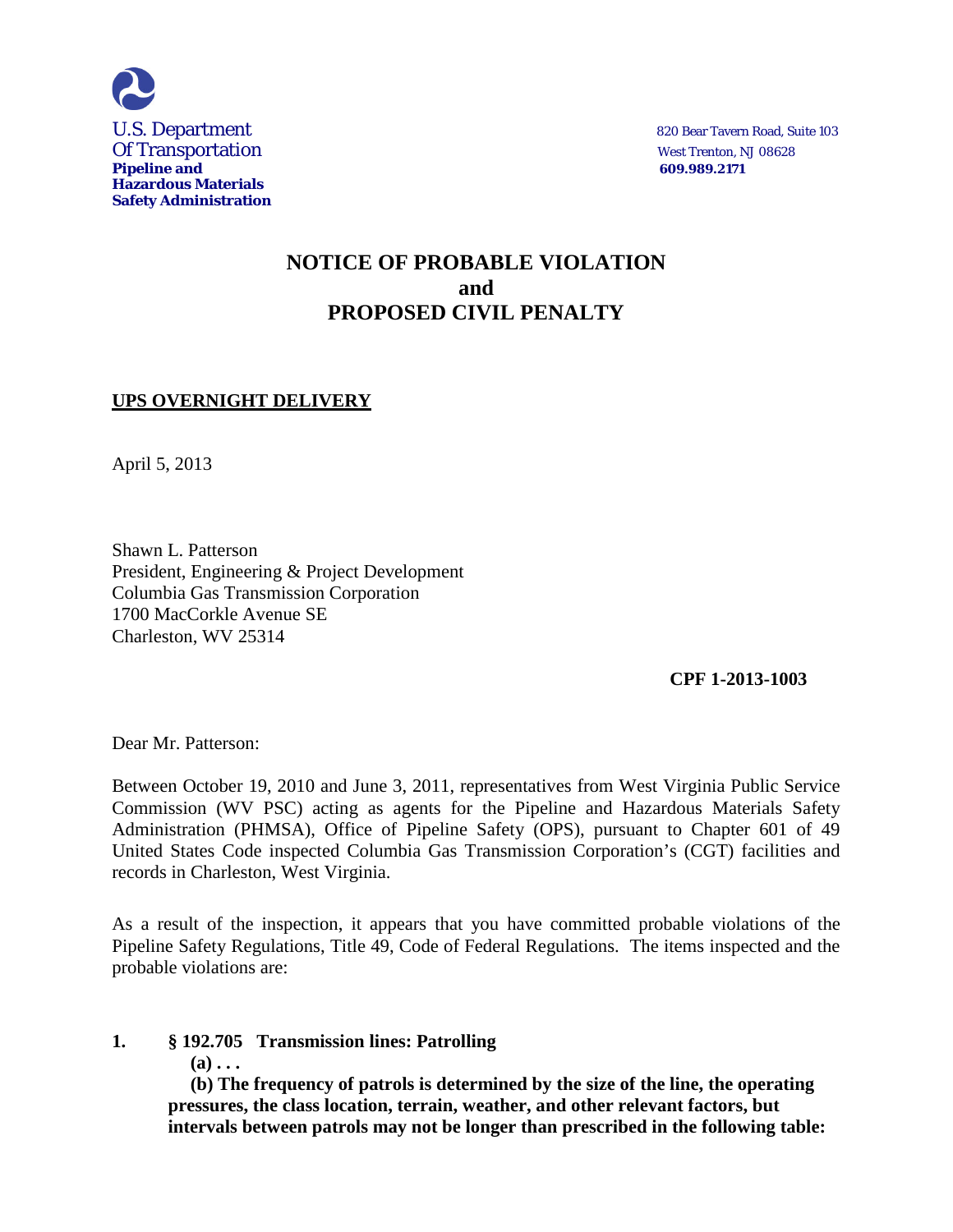|                                  | <b>Maximum interval between patrols</b>                               |                                                                       |
|----------------------------------|-----------------------------------------------------------------------|-----------------------------------------------------------------------|
| <b>Class location of</b><br>line | At highway and railroad crossings                                     | At all other places                                                   |
| $1, 2$                           | $7\frac{1}{2}$ months; but at least twice each<br>calendar year.      | 15 months; but at least once each<br>calendar year.                   |
|                                  | $4\frac{1}{2}$ months; but at least four times<br>each calendar year. | 7 1/2 months; but at least twice each<br>calendar year.               |
|                                  | $4\frac{1}{2}$ months; but at least four times<br>each calendar year. | $4\frac{1}{2}$ months; but at least four times<br>each calendar year. |

CGT failed to patrol its line, designated HB, in Class 1 and 2 locations, at highway and railroad crossings, within the  $7\frac{1}{2}$  months interval, as prescribed in §192.705(b).

During this inspection, a representative from WV PSC reviewed and obtained several lists that showed the segments of line HB that were in Class 1 and 2 locations at highway and railroad crossings.

As shown below, CGT had 16 segments of line HB that were in a Class 1 and 2 locations at highway and railroad crossings. $<sup>1</sup>$ </sup>

The representative from WV PSC also reviewed and obtained a report titled D.O.T. Compliance Report, which showed the completion date of aerial patrols and leakage surveys on pipeline HB from 1/1/2007 to 8/31/2010. According to this report, a patrol was completed on 3/10/2009 and the next patrol was completed on 11/9/2009, which exceeded the  $7\frac{1}{2}$  months interval by 15 days.

CGT did not produce any other record that showed the patrol was completed within the required interval.

Therefore, CGT failed to patrol its line, HB, in Class 1 and 2 locations, at highway and railroad crossings, within the 7 ½ months interval.

- 1. Asset # 275294 Class 1/2 Rt. 43 657+46
- 2. Asset # 687933 Class 1/2 Rt. 35 681+09
- 3. Asset # 687937 Class 1/2 Rt. 35 775+10
- 4. Asset # 727539 Class 1/2 Rt. 35 747+50
- 5. Asset # 275275 Road/RR Crossing Class 1/2 Bowen Creek #4 530+58
- 6. Asset # 727626 Road/RR Crossing Class 1/2 Bowen Creek # 1 364+95

 $\overline{a}$ 

<sup>&</sup>lt;sup>1</sup> Information comes from CGT records titled Asset List: VS-8084, VS-8083, VS-8082, VS-8081, and VS-8080 dated October 19, 2010.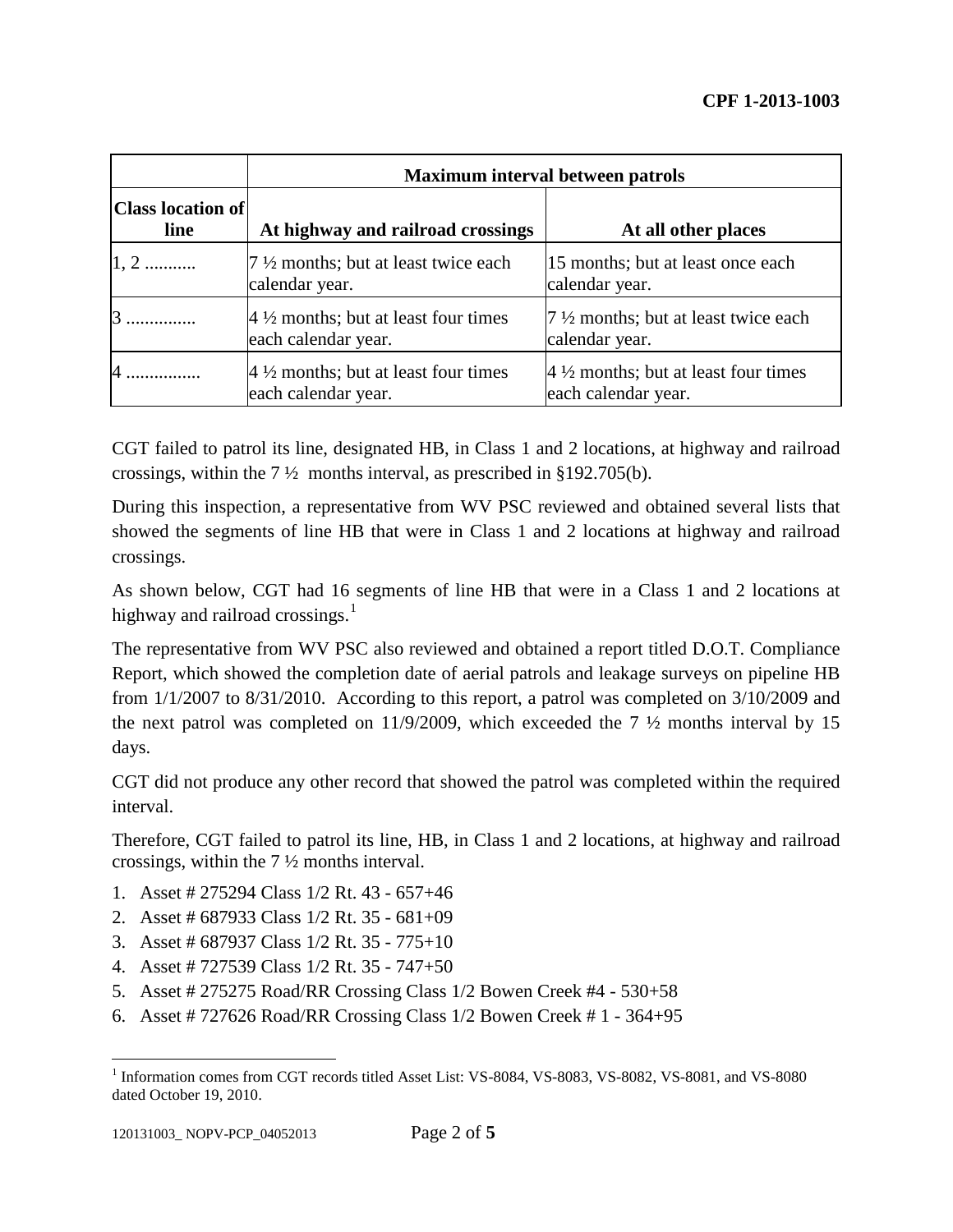- 7. Asset # 727627 Road/RR Crossing Class 1/2 Bowen Creek # 2 380+70
- 8. Asset # 727628 Road/RR Crossing Class 1/2 Bowen Creek # 3 502+20
- 9. Asset # 872231 Road/RR Crossing Class 1/2 Bowen Creek # 5 550+17
- 10. Asset # 687930 Road/RR Crossing Class 1/2 Four Mile Road 89+52
- 11. Asset # 727482 Road/RR Crossing Class 1/2 Rt.10/1 Falls Creek Road 233+66
- 12. Asset # 727483 Road/RR Crossing Class 1/2 Fire Tower Road # 1 295+32
- 13. Asset # 727484 Road/RR Crossing Class 1/2 Fire Tower Road # 2 306+25
- 14. Asset # 727485 Road/RR Crossing Class 1/2 Fire Tower Road # 3 313+34
- 15. Asset # 687929 Road/RR Crossing Class 1/2 Roy Branch Road 54+06
- 16. Asset # 275218 Road/RR Crossing Class 1/2 Rt.10 5+16
- **2. § 192.751 Prevention of accidental ignition.**

 **Each operator shall take steps to minimize the danger of accidental ignition of gas in any structure or area where the presence of gas constitutes a hazard of fire or explosion, including the following:**

 **(a) When a hazardous amount of gas is being vented into open air, each potential source of ignition must be removed from the area and a fire extinguisher must be provided.**

CGT failed to take steps to minimize the danger of accidental ignition of gas in any structure or area where the presence of gas constitutes a hazard of fire or explosion.

During the field inspection at CGT's Kenova Compressor Station, on October 21, 2010, a representative from WV PSC observed and took photographs of two switches that were missing a plug on the bottom of the switch box enclosure. Therefore, it is possible for gas to enter the switch box which is a potential source of ignition.

**3. § 192.605 Procedural manual for operations, maintenance, and emergencies. (a)** *General.* **Each operator shall prepare and follow for each pipeline, a manual of written procedures for conducting operations and maintenance activities and for emergency response. For transmission lines, the manual must also include procedures for handling abnormal operations. This manual must be reviewed and updated by the operator at intervals not exceeding 15 months, but at least once each calendar year. This manual must be prepared before operations of a pipeline system commence. Appropriate parts of the manual must be kept at locations where operations and maintenance activities are conducted.**

CGT failed to follow its O&M procedure 200.01.02 section 3.4 which required identification tags on emergency valves.

On the date of the WV PSC inspection in October 2010, the emergency valve setting on Pipeline "P" at the Wilson gas delivery point had no identification tag on the valve.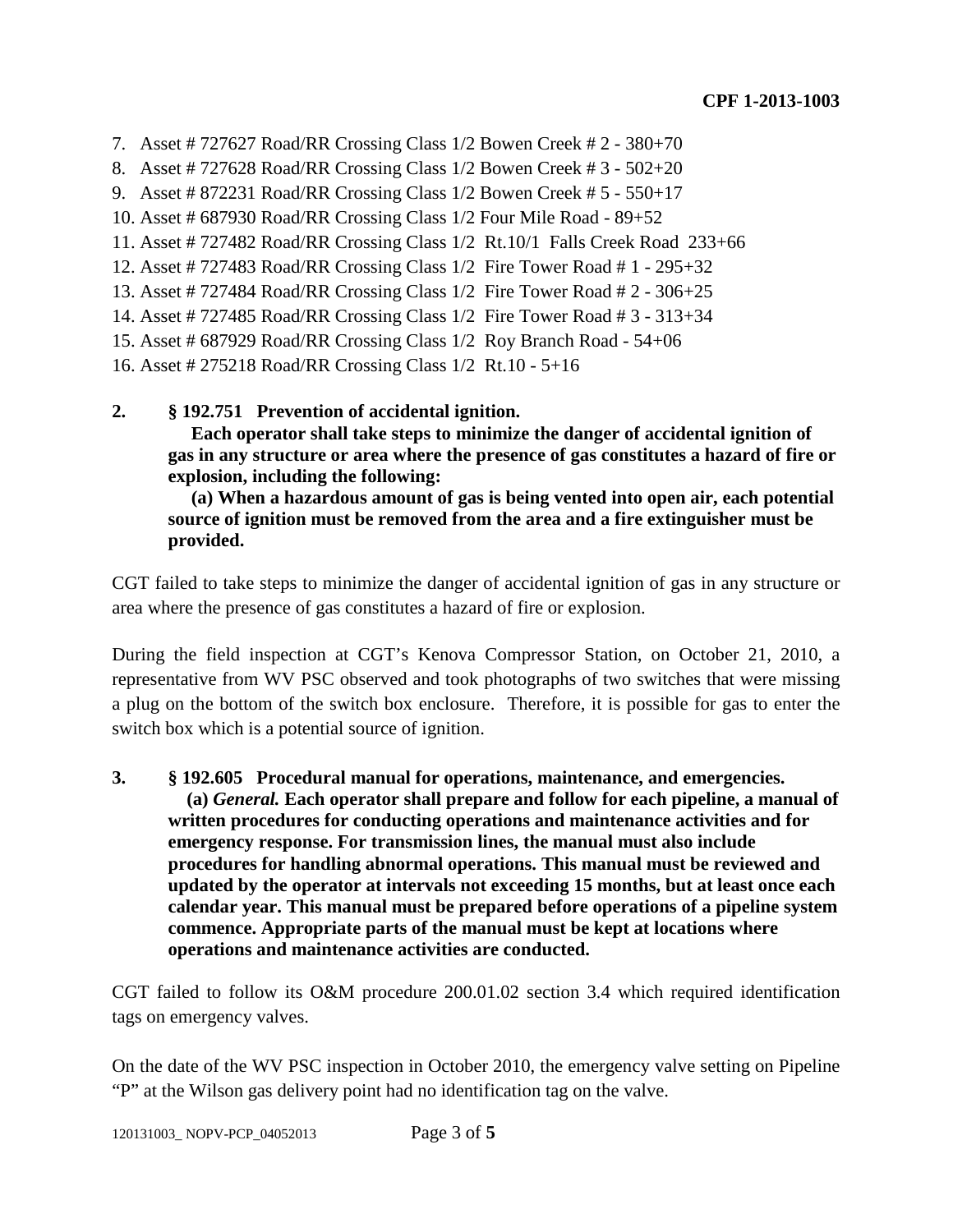CGT said the valve handle had been stolen and replaced recently, but they failed to put an identification tag on the handle. The identification tag was installed prior to the completion of the inspection.

### Proposed Civil Penalty

Under 49 United States Code, § 60122, you are subject to a civil penalty not to exceed \$200,000 per violation per day the violation persists up to a maximum of \$2,000,000 for a related series of violations. For violations occurring prior to January 4, 2012, the maximum penalty may not exceed \$100,000 per violation per day, with a maximum penalty not to exceed \$1,000,000 for a related series of violations. The Compliance Officer has reviewed the circumstances and supporting documentation involved in the above probable violations and has recommended that you be preliminarily assessed a civil penalty of \$29,000 as follows:

| Item number | <b>PENALTY</b> |
|-------------|----------------|
|             | \$29,000       |

### Warning Items

With respect to items 2 and 3, we have reviewed the circumstances and supporting documents involved in this case and have decided not to conduct additional enforcement action or penalty assessment proceedings at this time. We advise you to promptly correct these items. Failure to do so may result in additional enforcement action.

### Response to this Notice

Enclosed as part of this Notice is a document entitled *Response Options for Pipeline Operators in Compliance Proceedings*. Please refer to this document and note the response options. All material submit in response to this enforcement action may be made publicly available. If you believe that any portion of your responsive material qualifies for confidential treatment under 5 U.S.C. 552(b), along with the complete original document you must provide a second copy of the document with the portions you believe qualify for confidential treatment redacted and an explanation of why you believe the redacted information qualifies for confidential treatment under 5 U.S.C. 552(b). If you do not respond within 30 days of receipt of this Notice, this constitutes a waiver of your right to contest the allegations in this Notice and authorizes the Associate Administrator for Pipeline Safety to find facts as alleged in this Notice without further notice to you and to issue a Final Order.